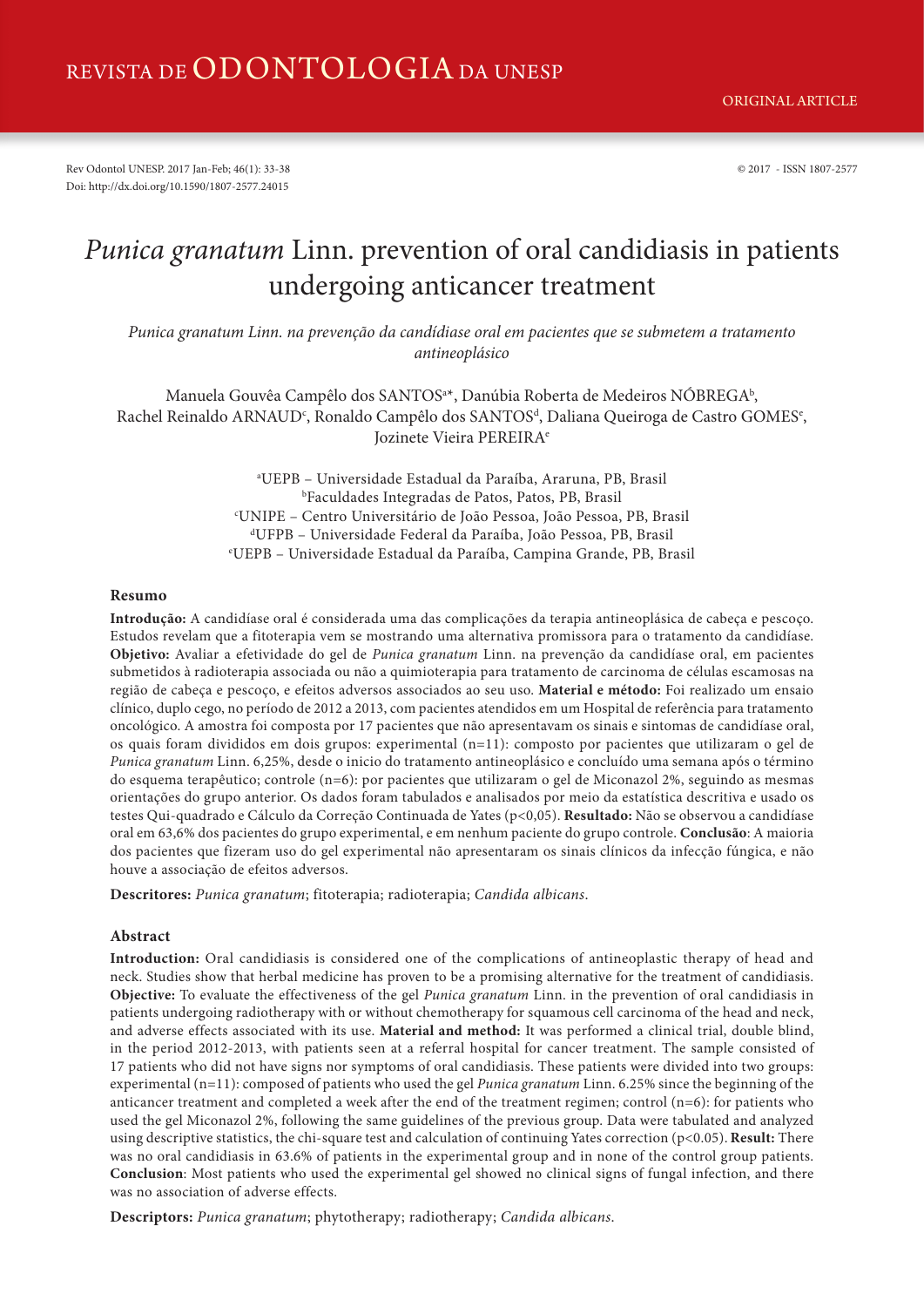#### INTRODUCTION

The standard therapy for most of the malign neoplasies in head and neck regions usually consists of surgery or radiotherapy for the treatment of the disease, associated or not to chemotherapy, or they can be concurent<sup>1</sup>. Both the radiotherapy and the chemotherapy are related to a variety of oral complications, because they do not differentiate neoplastic cells from regular cells, among them, xerostomia, oral mucositis and candidiasis, which can compromise the life quality of the patients during the treatment<sup>2,3</sup>.

Candidiasis is the most common fungal infection of the oral cavity and can present itself in several clinic ways, and the most common is the pseudomembranous candidiasis and the erythematous. The latest presents itself with red spots and burning sensation and the previous one with white, creamy, detachable plates and with bad breath<sup>4-6</sup>.

The irradiated patients have a higher trend to develop oral infections caused by fungi and bacteria<sup>7</sup>. The increased risk of oral candidiasis is probably caused by the fall of salivary flow as a consequence of radiotherapy. Besides, a possible explanation for irradiated patients' greater disposition to candidiasis, is a reduced phagocytic activity of the salivary granulocytes against these microorganisms<sup>8</sup>.

Despite the existence of several antifungal agents of topical and systemic use for the treatment of candidiasis, the increasing resistance of the infecting agents to allopathic medicines, besides the adverse and side effects related to the existing drugs, has motivated researchers to seek for new treatment options, and the phytotherapy is one of them<sup>6</sup>. Products from plant origin have been studied a lot due to their low toxicity related to their use in the traditional medicine<sup>9</sup>.

Pomegranate, *Punica Granatum* Linn., is one of the medicinal plants that presents antifungal activity. It is chemically composed by tannins (polyphenolic substances) and alkaloids that are substances supplying antimicrobial activity. For being rich in phenolic compounds such as tannins, Anthocyanins, flavonoids, among other components that have got antioxidant properties, its anti-carcinogenic, anti-inflammatory and antimicrobial potential has been related to these active agents present in different parts of the plant<sup>10,11</sup>.

Based on the above considerations, the present study has as objective to evaluate the effectiveness of the gel *Punica granatum* Linn. at the prevention of oral candidiasis, in patients submitted to radiotherapy associated or not to chemotherapy, for the treatment of squamous cells carcinoma in the head and neck region, as well as to verify the occurrence of adverse effects associated to the use of the medicine.

## MATERIAL AND METHOD

This is a double-blind, perspective, longitudinal, clinical trial with direct and indirect observation technique, by means of a suitable clinical exam. It was performed between 2012 and 2013, with patients seen at Hospital Dr. Napoleão Laureano, located in Paraiba state. The research started after the approval by the Ethics and Research Committee of Paraíba State University under register CAAE 0006.0.133.000-12, and according to the national and international guidelines and regulated by the Declaration of Helsinki.

The sample consisted of 17 patients from both genders, older than 18 years old, for the first time submitted to external radiotherapy for the treatment of malign neoplasies in head and neck regions, with exclusive indication or concurrent with chemotherapy or surgery and whose radiation field, covered at least half the mucosa coating area of the oral cavity.

Patients who used other antifungal medications, used incorrectly the indicated medication, did not follow the protocol suggested by the researchers and the ones with Karnofsky Performance Status (KPS) lower than 70 were excluded from the research, in other words, unable to perform regular activities, requiring special care.

At the first appointment, it was performed lab exam for fungus research, in order to confirm the absence of oral candidiasis clinical signs and symptoms. Next, the patients were divided in two groups. Group 1 (n=11) used *Punica granatum* L. gel 6.25%, as oral candidiasis prevention. These patients started using the gel as a preventive way at the beginning of the radiotherapy fractioning protocol associated or not to chemotherapy and concluded one week later after the ending of radiotherapy scheme, with frequency of four times a day, half an hour later the oral hygiene. Group 2 (n=6) used Miconazol gel 2%, as oral candidiasis prevention, following the same protocol as the previous group.

The hydro alcoholic extract of the fruit skin of *Punica granatum* Linn. (pomegranate) used in this research, was acquired from the company All Chemistry do Brasil Ltda®. After obtained the extract, *Punica granatum* L. gel was elaborated at the concentration of 6.25%, based on the studies of Vasconcelos et al.<sup>12</sup> and Vasconcelos et al.<sup>13</sup> who verified *in vitro* and *in vivo* its antimicrobial potential in face of *S. mutans, S. mitis* and *C. albicans*, in concentrations that vary from 1:1 to 1:1024. The non-toxicity of this gel corresponded to  $\frac{1}{4}$  below DL<sub>50</sub>.

The therapeutic and clinic effectiveness of the drugs was evaluated through intraoral physical exam. The patients were weekly evaluated during all the antineoplastic treatment. If they presented clinic signals and/or symptoms of oral candidiasis, they were submitted to more specific laboratory examination - culture, for the identification of the type of fungus. In face of a positive result, these patients no longer participated in the research and the hospital protocol was introduced for oral candidiasis treatment. The collection of the first material of the oral cavity was performed at the dorsal surface of the tongue, that according to Neville et al.<sup>2</sup> is one of the oral places more attacked by the infection.

### **RESULT**

Most of the patients was of male sex (82.4%), with average age of 60.7 years (DP=11.1), varying from 38 to 77 years old, presenting ethnicities: white (23.5%), black (11.8%) and brown (64.7%). The tumor location more prevalent was in the oropharynx (35.2%), followed by the tongue (29.4%). The smoking and alcoholism habits were predominantly present in both groups,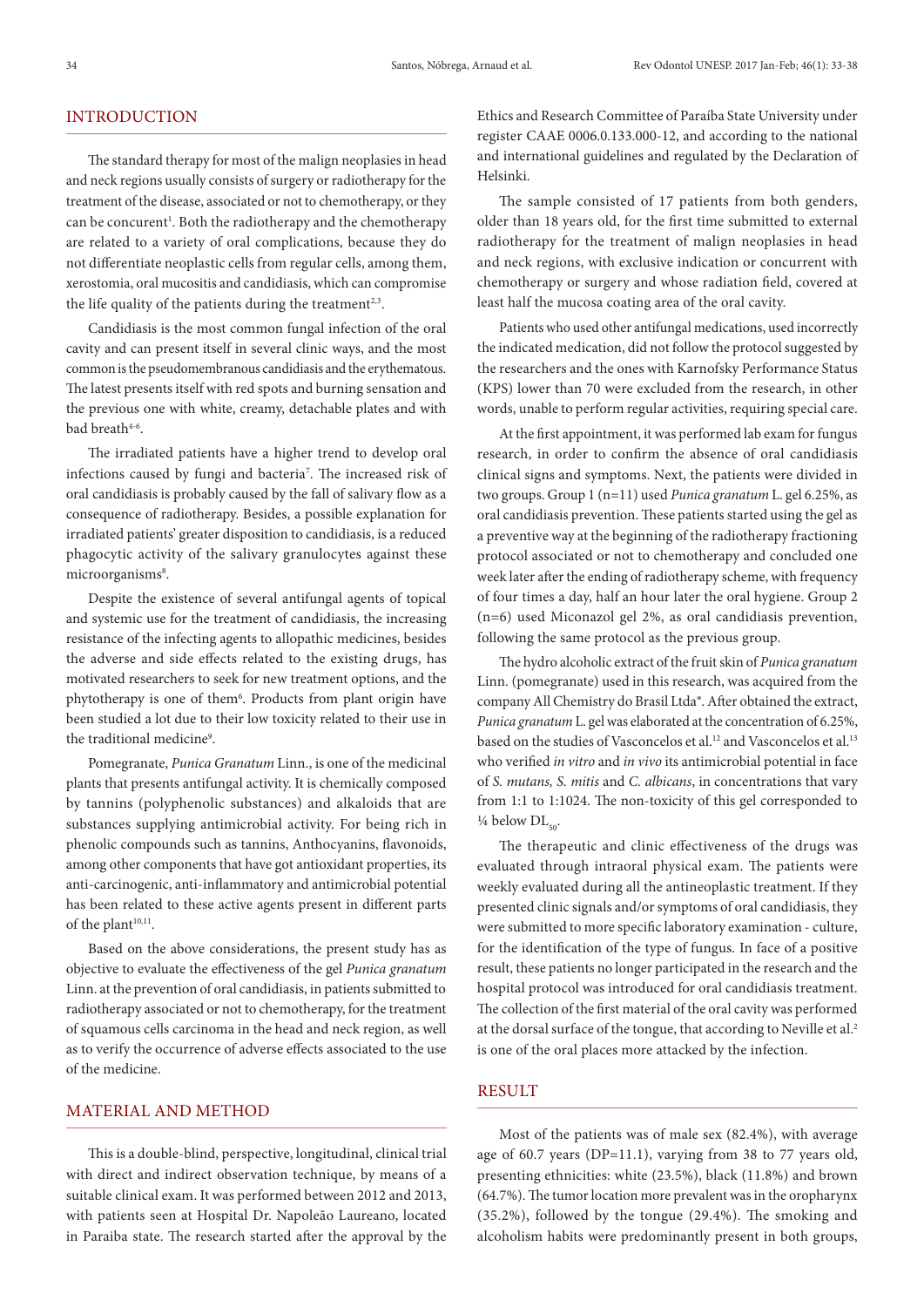according to Table 1. The use of dental prosthesis was verified in 35.3% of the patients, among them 66.6% used total prosthesis and 33.3% partial prosthesis.

Most of the patients had as histopathological diagnosis, moderately differentiated squamous cell carcinoma, being 35.3% in group 1 and 23.5% in group 2. The most prevailing suggested treatment was chemotherapy associated to radiotherapy, corresponding in

group 1 to 4.2% and in group 2 to 35.3% with fractioning scheme of 1.8 Gy for the majority.

According to chi-square tests and Yates continued correction calculation, in group 1 oral candidiasis did not appear in 63.6% of the patients, while in group 2 no patient developed candidiasis, being adopted a confidence interval of 95% and significance level of 5% (p<0.05) (Table 2).

| Table 1. Habits evaluation and general patient conditions according to the groups, Campina Grande/PB, Brazil, 2015 |  |  |  |  |  |  |
|--------------------------------------------------------------------------------------------------------------------|--|--|--|--|--|--|
|--------------------------------------------------------------------------------------------------------------------|--|--|--|--|--|--|

| <b>Variables</b>     | <b>Answers</b>             |                | Group 1 | Group 2          |         |  |
|----------------------|----------------------------|----------------|---------|------------------|---------|--|
|                      |                            | F              | $\%$    | $\mathbf f$      | $\%$    |  |
| Smoking              | Yes                        | 10             | 90.9    | 6                | 100     |  |
|                      | N <sub>o</sub>             | $\mathbf{1}$   | 9.1     | $\mathbf{0}$     | 0.0     |  |
| Alcoholism           | Yes                        | 7              | 63.63   | 6                | 100     |  |
|                      | N <sub>o</sub>             | $\overline{4}$ | 36.37   | $\mathbf{0}$     | 0.0     |  |
| Presents comorbidity | Yes                        | 7              | 63.63   | $\overline{2}$   | 33.33   |  |
|                      | N <sub>o</sub>             | $\overline{4}$ | 36.37   | $\overline{4}$   | 66.67   |  |
| Type of comorbidity  | Absence                    | $\overline{4}$ | 36.37   | $\overline{4}$   | 66.67   |  |
|                      | Asthma                     | $\mathbf{0}$   | 0.0     | $\mathbf{1}$     | 16.66   |  |
|                      | Diabetes                   | 1              | 9.1     | $\boldsymbol{0}$ | $0.0\,$ |  |
|                      | Hypertension<br>(THERE IS) | 5              | 45.45   | $\mathbf{1}$     | 16.66   |  |
|                      | THERE IS/Diabetes          | $\mathbf{1}$   | 9.1     | $\boldsymbol{0}$ | 0.0     |  |
| <b>KPS</b>           | 70.0                       | $\mathfrak{Z}$ | 27.27   | $\overline{2}$   | 33.33   |  |
|                      | 80.0                       | 6              | 54.55   | $\overline{4}$   | 66.67   |  |
|                      | 90.0                       | $\overline{2}$ | 18.18   | $\overline{0}$   | 0.0     |  |
| Brushing frequency   | Twice                      | 5              | 45.45   | $\sqrt{2}$       | 33.33   |  |
|                      | Three times                | 5              | 45.45   | $\mathfrak{Z}$   | 50.01   |  |
|                      | More than three<br>times   | 1              | 9.1     | 1                | 16.66   |  |

**Table 2.** Evaluation of mucositis, dysgeusia, candidosis and xerostomia appearance during the treatment according to the groups, Campina Grande/PB, Brazil, 2015

| <b>Variables</b> | <b>Answers</b> | Group 1        |            | Group 2        |      |
|------------------|----------------|----------------|------------|----------------|------|
|                  |                | f              | $\%$       | f              | $\%$ |
| Mucositis        | Appeared       | 8              | 72.7       | 3              | 50   |
|                  | Did not appear | $\overline{3}$ | 27.3       | $\overline{3}$ | 50   |
|                  | $\chi^2(p)$    | 0.16(0.68)     |            |                |      |
| Dysgeusia        | Appeared       | $\overline{7}$ | 63.6       | $\overline{4}$ | 66.7 |
|                  | Did not appear | $\overline{4}$ | 36.4       | $\overline{2}$ | 33.3 |
|                  | $\chi^2(p)$    | 0.00(1.00)     |            |                |      |
| Oral Candidiasis | Appeared       | $\overline{4}$ | 36.4       | $\mathbf{0}$   | 0.0  |
|                  | Did not appear | $\overline{7}$ | 63.6       | 6              | 100  |
|                  | $\chi^2(p)$    | 1.19(0.27)     |            |                |      |
| Xerostomia       | Appeared       | 6              | 54.5       | $\overline{4}$ | 66.7 |
|                  | Did not appear | 5              | 45.5       | $\mathfrak{2}$ | 33.3 |
|                  | $\chi^2(p)$    |                | 0.00(1.00) |                |      |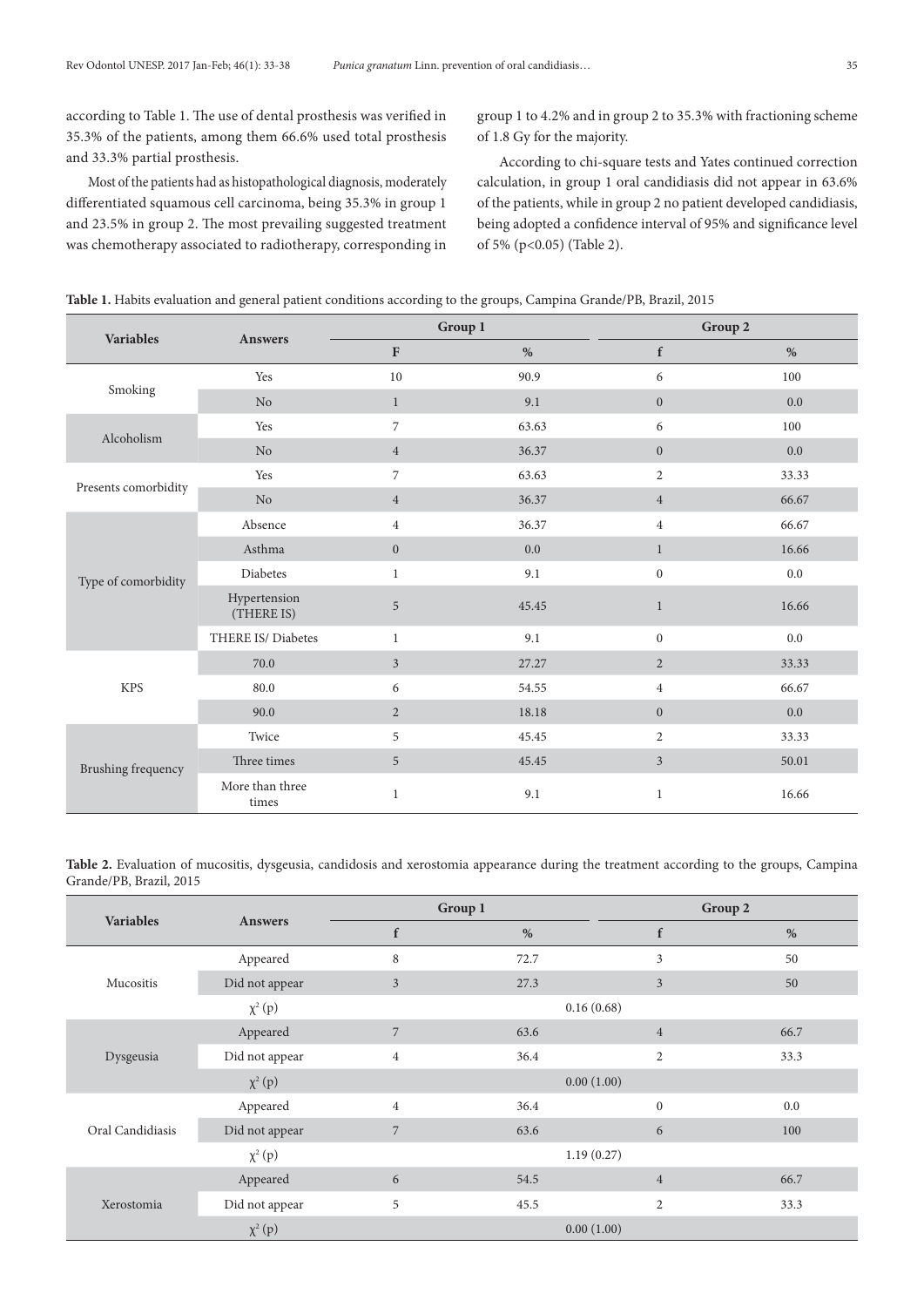### DISCUSSION

There is some correlation between cancer treatments and the appearance of oral lesions. The magnitude of these effects depends on a series of factors related to the treatment, tumor and patient $14,15$ . The correct understanding of these signs and their correlation with symptoms and drugs or radiation used in cancer treatments turn these types of manifestations more predictable, what can facilitate the prevention and the treatment of these alterations, being of great importance the integration of Odontology with the medical oncology team.

In this study it was observed that the majority of the samples corresponded to the male gender, supported by several authors<sup>2,14,16,17</sup>. Regarding the age range, the patients' average age was 60.7 years, similar results were reported by Alvarenga et al.<sup>17</sup> and Deng et al.<sup>14</sup>. Moreover, adopting the Geography and Statistics Brazilian Institute classification, there was predominance of brown-skinned, disagreeing from Alvarenga et al.<sup>17</sup> who verified that approximately 90% of the patients with head and neck cancer were white-skinned and in line with Gervásio et al.<sup>18</sup>, where there was predominance of black (33.5%) However, such discrepancies can be explained by the location where the studies were performed, by the prevalence of each race in different regions of the country.

Despite the oral cancer etiology being multifactorial and occur in several phases, smoking and alcoholism are considered the main risk factors. Depending on the type of smoke and alcoholic drink, as well as, the habit frequency and duration, this risk is increased when there is association of these two factors<sup>1,2,19</sup>. Alcohol increases the permeability of the oral mucosa cells to the carcinogenic agents, besides presenting carcinogenic substances produced by ethanol metabolites, increasing by 30 times the probability of developing oral cancer<sup>19</sup>. In this study, most of the patients were smokers and alcoholics, what reinforces the association between these two factors and the development of oral cancer.

Oral candidiasis is a very common infection in patients irradiated in the head and neck region. However, in this research, it has not showed up in most patients and when present, it varied in the weeks during the radiotherapy, being pseudomembranous candidiasis the most prevailing clinical form. This data is aligned with the findings of Jham, Freire<sup>7</sup>. These patients are more likely to develop oral infections as a consequence of the immunosuppression, due to the falling of salivary flow, deficient oral hygiene, among other factors, such as age and mucositis presence<sup>20</sup>. The absence of candidiasis in most patients of this research can be possibly related to the effectiveness of the gels as a preventive agent of the fungal infection. Oral hygiene instructions were also weekly transmitted to patients, such as brushing technique and neutral toothpaste use, what can have influenced in the reduction of fungal oral infection occurrence.

Lalla et al.<sup>21</sup> verified the prevalence of clinic fungal infection of 7.5% at the pretreatment, 39.1% during the treatment and 32.6% after the end of the radiotherapic treatment. However, among those who were submitted to both radiotherapy and chemotherapy, the prevalence of oral colonization with fungal organisms was of 48.2% before the treatment, 72.2% during the treatment, and 70.1% after

the treatment, data similar to the findings of Deng et al.<sup>14</sup>. In the present study, the fungal infection appeared in 36.4% patients of group 1, however, it was impossible to categorize in which week it was most prevailing due to the heterogeneity of candidiasis appearance, associated to a reduced group of individuals, so that we cannot claim in which week the patients would be more attacked by oral infection, when submitted to radiotherapy or chemotherapy treatment.

In this study, both groups used therapeutic protocols with preventive function, among them the *Punica granatum* L. gel that has already had its action over fungal microorganisms confirmed by the action of the tannins through its astringent property and other not very much clarified mechanisms<sup>11,12</sup>. Among the hypothesis over the antimicrobial action mechanisms of these phytochemicals, include enzyme inhibition, cell metabolism modification by the action over membranes and the complexing metal ions with consequent decrease of its availability for the microorganisms metabolism<sup>22</sup>. In vitro study<sup>23</sup> identified, through scanning and transmission electron microscopy, that the yeasts have their morphology altered when exposed to the action of crude extract or of ellagitannins isolated from the skin of the fruit *Punica granatum*, presenting a thick cell wall, alterations in the space between the cell wall and the plasmatic membrane, vacuoles and a reduction of the cytoplasmic content.

Several *in vitro* studies, performed with extracts obtained from different parts of the *P. granatum*, proved their antifungal activity<sup>9,23-26</sup>. However, only one clinic study with humans<sup>12</sup> verified the therapeutic potential of the gel *Punica granatum* at 10%. The results show inhibitory activity on the adhesion of different bacteria and yeast strains commonly found in the oral cavity. This way, gel *Punica granatum Linn* can be used to control the bacteria and yeasts responsible for oral infections, such as cavities, periodontal diseases and candidiasis.

Despite several medications are used at the prevention and treatment of oral candidiasis, among them nystatin and miconazole<sup>4,20,21</sup> it still does not exist an efficient phytotherapic method or agent, of routine use, with less adverse effects, such as, dermatitis, nausea, vomit, itching and irritation<sup>20,21,</sup> in order to prevent or treat oral fungal infection.

Based on the above, there is the need of more studies, like this, which can evaluate *in vivo* the use of phytotherapic products, such as the pomegranate, for the prevention and control of oral alterations. Among these, candidiasis, resulting from antineoplastic treatments, such as radiotherapy and chemotherapy, and this way provide a better life quality to patients with cancer, once most of the researches that involve pomegranate as antifungal agent are "*in vitro*"9,10,13,23.

## **CONCLUSION**

Most of the patients who used *Punica granatun* L. gel did not present clinical signs of fungal infection. Besides there was no association of adverse effects.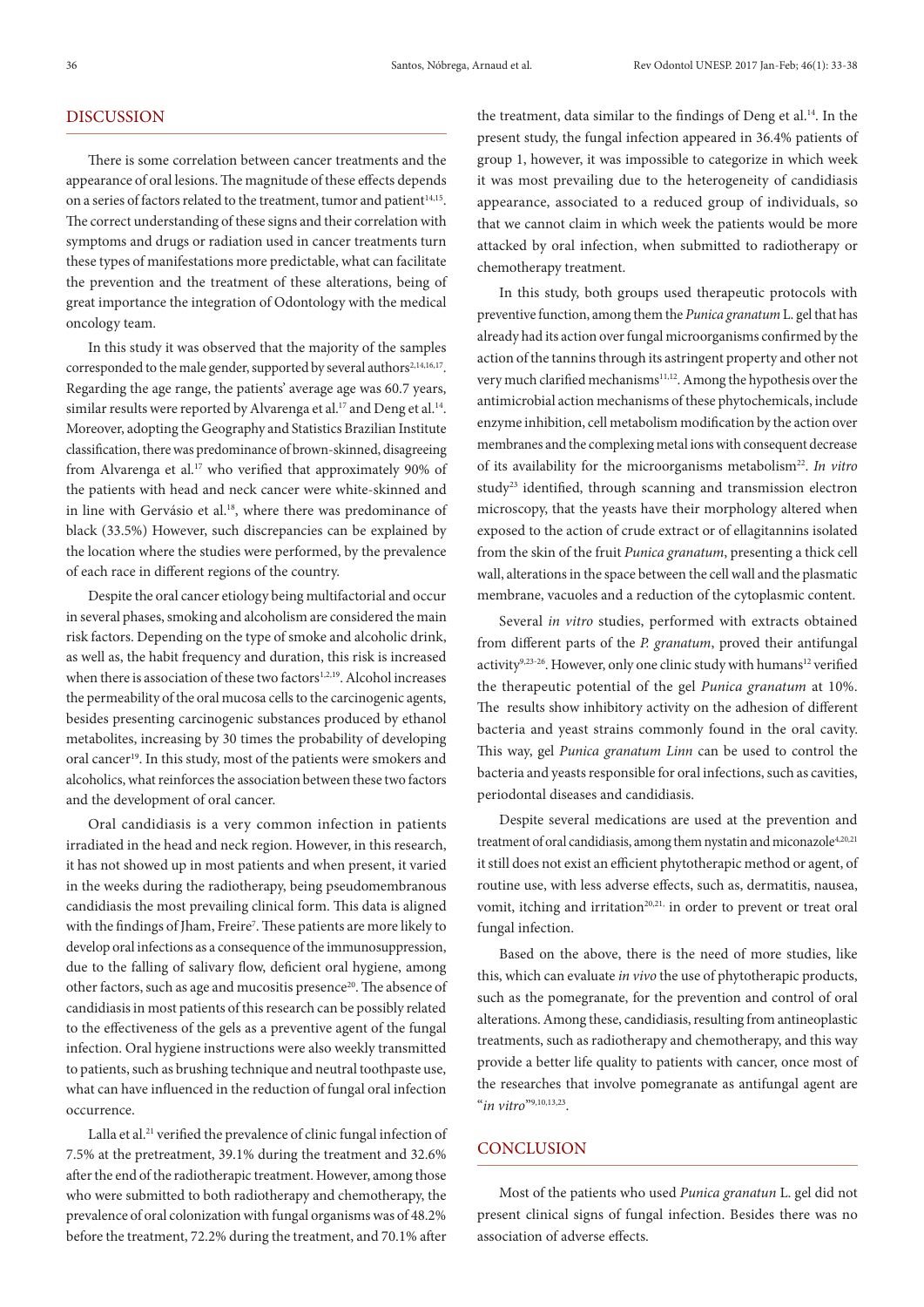#### **REFERENCES**

- 1. Galbiatti AL, Padovani-Junior JA, Maníglia JV, Rodrigues CD, Pavarino EC, Goloni-Bertollo EM. Head and neck cancer: causes, prevention and treatment. Braz J Otorhinolaryngol. 2013 Mar-Apr;79(2):239-47. [PMid:23670332.](http://www.ncbi.nlm.nih.gov/entrez/query.fcgi?cmd=Retrieve&db=PubMed&list_uids=23670332&dopt=Abstract) <http://dx.doi.org/10.5935/1808-8694.20130041>.
- 2. Neville BW, Dam DD, Allen CM, Bouquot JE. Patologia oral & maxilofacial. 3. ed. Rio de Janeiro: Elsevier; 2009. 972 p.
- 3. Lôbo ALG, Martins GB. Consequências da radioterapia na região de cabeça e pescoço: uma revisão da literatura. Rev Port Estomatol Med Dent Cir Maxilofac. 2009 Out-Dez;50(4):251-5. http://dx.doi.org/10.1016/S1646-2890(09)70026-3.
- 4. Farah CS, Lynch N, McCullough MJ. Oral fungal infections: an update for the general practitioner. Aust Dent J. 2010 Jun;55(Suppl 1):48-54. [PMid:20553244.](http://www.ncbi.nlm.nih.gov/entrez/query.fcgi?cmd=Retrieve&db=PubMed&list_uids=20553244&dopt=Abstract) <http://dx.doi.org/10.1111/j.1834-7819.2010.01198.x>.
- 5. Salerno C, Pascale M, Contaldo M, Esposito V, Busciolano M, Milillo L, et al. Candida-associated denture stomatitis. Med Oral Patol Oral Cir Bucal. 2011 Mar;16(2):e139-43[. PMid:20711156.](http://www.ncbi.nlm.nih.gov/entrez/query.fcgi?cmd=Retrieve&db=PubMed&list_uids=20711156&dopt=Abstract) [http://dx.doi.org/10.4317/medoral.16.e139.](http://dx.doi.org/10.4317/medoral.16.e139)
- 6. Santos MGC, Pereira JV, Nóbrega DRM. Potencial antifúngico da Punica granatum Linn na odontologia. Rev Bras Pesq Saúde. 2014 Jan-Mar;16(1):112-7. http://dx.doi.org/10.21722/rbps.v16i1.8498.
- 7. Jham BC, Freire ARS. Complicações bucais da radioterapia em cabeça e pescoço. Rev Bras Otorrinolaringol. 2006 Set-Out;72(5):704-8. [http://dx.doi.org/10.1590/S0034-72992006000500019.](http://dx.doi.org/10.1590/S0034-72992006000500019)
- 8. Jones DL, Rankin KV. Management of the oral sequelae of cancer therapy. Tex Dent J. 2012 May;129(5):461-8. [PMid:22779202.](http://www.ncbi.nlm.nih.gov/entrez/query.fcgi?cmd=Retrieve&db=PubMed&list_uids=22779202&dopt=Abstract)
- 9. Höfling JF, Anibal PC, Obando-Pereda GA, Peixoto IA, Furletti VF, Foglio MA, et al. Antimicrobial potential of some plant extracts against Candida species. Braz J Biol. 2010 Nov;70(4):1065-8[. PMid:21180915.](http://www.ncbi.nlm.nih.gov/entrez/query.fcgi?cmd=Retrieve&db=PubMed&list_uids=21180915&dopt=Abstract) [http://dx.doi.org/10.1590/S1519-69842010000500022.](http://dx.doi.org/10.1590/S1519-69842010000500022)
- 10. Al-Zoreky NS. Antimicrobial activity of pomegranate (*Punica granatum* L.) fruit peels. Int J Food Microbiol. 2009 Sep;134(3):244-8. [PMid:19632734.](http://www.ncbi.nlm.nih.gov/entrez/query.fcgi?cmd=Retrieve&db=PubMed&list_uids=19632734&dopt=Abstract) <http://dx.doi.org/10.1016/j.ijfoodmicro.2009.07.002>.
- 11. CasarotoAR, Lara VS. Phytomedicines for Candida-associated denture stomatitis. Fitoterapia. 2010 Jul;81(5):323-8. [PMid:20026192.](http://www.ncbi.nlm.nih.gov/entrez/query.fcgi?cmd=Retrieve&db=PubMed&list_uids=20026192&dopt=Abstract) [http://](http://dx.doi.org/10.1016/j.fitote.2009.12.003) [dx.doi.org/10.1016/j.fitote.2009.12.003](http://dx.doi.org/10.1016/j.fitote.2009.12.003).
- 12. Vasconcelos LC, Sampaio MC, Sampaio FC, Higino JS. Use of *Punica granatum* as an antifungical agent against candidosis associated denture stomatitis. Mycoses. 2003 Jun;46(5-6):192-6. [PMid:12801361.](http://www.ncbi.nlm.nih.gov/entrez/query.fcgi?cmd=Retrieve&db=PubMed&list_uids=12801361&dopt=Abstract) <http://dx.doi.org/10.1046/j.1439-0507.2003.00884.x>.
- 13. Vasconcelos LC, Sampaio FB, Sampaio MC, Pereira MS, Higino JS, Peixoto MH. Minimum Inhibitory concentration of adherence of *Punica granatum* Linn (pomegranate) gel against *S. mutans, S. mitis* and *C. albicans.* Braz Dent J. 2006;17(3):223-7. [PMid:17262129.](http://www.ncbi.nlm.nih.gov/entrez/query.fcgi?cmd=Retrieve&db=PubMed&list_uids=17262129&dopt=Abstract) [http://dx.doi.](http://dx.doi.org/10.1590/S0103-64402006000300009) [org/10.1590/S0103-64402006000300009.](http://dx.doi.org/10.1590/S0103-64402006000300009)
- 14. Deng Z, Kiyuna A, Hasegawa M, Nakasone I, Hosokawa A, Suzuki M. Oral candidiasis in patients receiving radiation therapy for head and neck cancer. Otolaryngol Head Neck Surg. 2010 Aug;143(2):242-7[. PMid:20647128.](http://www.ncbi.nlm.nih.gov/entrez/query.fcgi?cmd=Retrieve&db=PubMed&list_uids=20647128&dopt=Abstract) <http://dx.doi.org/10.1016/j.otohns.2010.02.003>.
- 15. Hespanhol FL, Tinoco EMB, Teixeira HGC, Falabella MEV, Assis NMSP. Manifestações bucais em pacientes submetidos à quimioterapia. Ciênc Saúde Coletiva. 2010;15(Supl. 1):1085-1094. http://dx.doi.org/10.1590/S1413-81232010000700016.
- 16. Paiva LCA, Ribeiro RA, Pereira JV, Oliveira NMC. Avaliação clinica e laboratorial do gel da *uncaria tomentosa* (unha de gato) sobre candidose oral. Rev Bras Farmacogn. 2009 Jun;19(2a):423-8. [http://dx.doi.org/10.1590/S0102-695X2009000300015.](http://dx.doi.org/10.1590/S0102-695X2009000300015)
- 17. Alvarenga LM, Ruiz MT, Pavarino-Bertelli EC, Ruback MJC, Maniglia JV, Goloni-Bertollo EM. Avaliação epidemiológica de pacientes com câncer de cabeça e pescoço em um hospital universitário do noroeste do estado de São Paulo. Rev Bras Otorrinolaringol. 2008;74(1):68-73. [http://dx.doi.org/10.1590/S0034-72992008000100011.](http://dx.doi.org/10.1590/S0034-72992008000100011)
- 18. Gervásio OL, Dutra RA, Tartaglia SM, Vasconcellos WA, Barbosa AA, Aguiar MC. Oral squamous cell carcinoma: a retrospective study of 740 cases in a brazilian population. Braz Dent J. 2001;12(1):57-61[. PMid:11210254.](http://www.ncbi.nlm.nih.gov/entrez/query.fcgi?cmd=Retrieve&db=PubMed&list_uids=11210254&dopt=Abstract)
- 19. Brasil. Ministério da Saúde. Instituto Nacional do Câncer. Tabagismo. Brasília: MS; 2015 [citado 2015 Set 1]. Disponível em: http://www1. inca.gov.br/tabagismo/
- 20. Agarwal P, Upadhyay R, Agarwal A. Radiotherapy complications and their possible management in the head and neck region. Indian J Dent Res. 2012 Nov-Dec;23(6):843. [PMid:23649087.](http://www.ncbi.nlm.nih.gov/entrez/query.fcgi?cmd=Retrieve&db=PubMed&list_uids=23649087&dopt=Abstract) [http://dx.doi.org/10.4103/0970-9290.111293.](http://dx.doi.org/10.4103/0970-9290.111293)
- 21. Lalla RV, Latortue MC, Hong CH, Ariyawardana A, D'Amato-Palumbo S, Fischer DJ, et al. A systematic review of oral fungal infections in patients receiving cancer therapy. Support Care Cancer. 2010 Aug;18(8):985-92. [PMid:20449755.](http://www.ncbi.nlm.nih.gov/entrez/query.fcgi?cmd=Retrieve&db=PubMed&list_uids=20449755&dopt=Abstract) [http://dx.doi.org/10.1007/s00520-010-](http://dx.doi.org/10.1007/s00520-010-0892-z) [0892-z.](http://dx.doi.org/10.1007/s00520-010-0892-z)
- 22. Simões CMO, Schenkel EP, Gosmann G. Farmacognosia: da planta ao medicamento. 4. ed. Porto Alegre/Florianópolis: Editora da UFRGS/ Editora da UFSC; 2002.
- 23. Endo EH, Cortez DA, Ueda-Nakamura T, Nakamura CV, Dias BP Fo. Potent antifungal activity of extracts and pure compound isolated from pomegranate peels and synergism with fluconazole against Candida albicans. Res Microbiol. 2010 Sep;161(7):534-40[. PMid:20541606.](http://www.ncbi.nlm.nih.gov/entrez/query.fcgi?cmd=Retrieve&db=PubMed&list_uids=20541606&dopt=Abstract) <http://dx.doi.org/10.1016/j.resmic.2010.05.002>.
- 24. Almeida LFD, Yuri WC, Lira R Jr, Lima EO, Castro RD. Efeito antifúngico de tinturas de própolis e romã sobre espécies de *Candida.* Rev Cubana Estomatol. 2012 Jun;49(2):99-106.
- 25. Hayouni EA, Miled K, Boubaker S, Bellasfar Z, Abedrabba M, Iwaski H, et al. Hydroalcoholic extract based-ointment from *Punica granatum L.* peels with enhanced in vivo healing potential on dermal wounds. Phytomedicine. 2011Aug;18(11):976-84. [PMid:21466954.](http://www.ncbi.nlm.nih.gov/entrez/query.fcgi?cmd=Retrieve&db=PubMed&list_uids=21466954&dopt=Abstract) [http://dx.doi.](http://dx.doi.org/10.1016/j.phymed.2011.02.011) [org/10.1016/j.phymed.2011.02.011](http://dx.doi.org/10.1016/j.phymed.2011.02.011).
- 26. Abdollahzadeh SH, Mashouf RY, Mortazavi H, Moghaddam MH, Roozbahani N, Vahedi M. Antibacterial and antifungal activities of *Punica granatum* peel extracts against oral paathogens. J Dent (Tehran). 2011;8(1):1-6[. PMid:21998800.](http://www.ncbi.nlm.nih.gov/entrez/query.fcgi?cmd=Retrieve&db=PubMed&list_uids=21998800&dopt=Abstract)